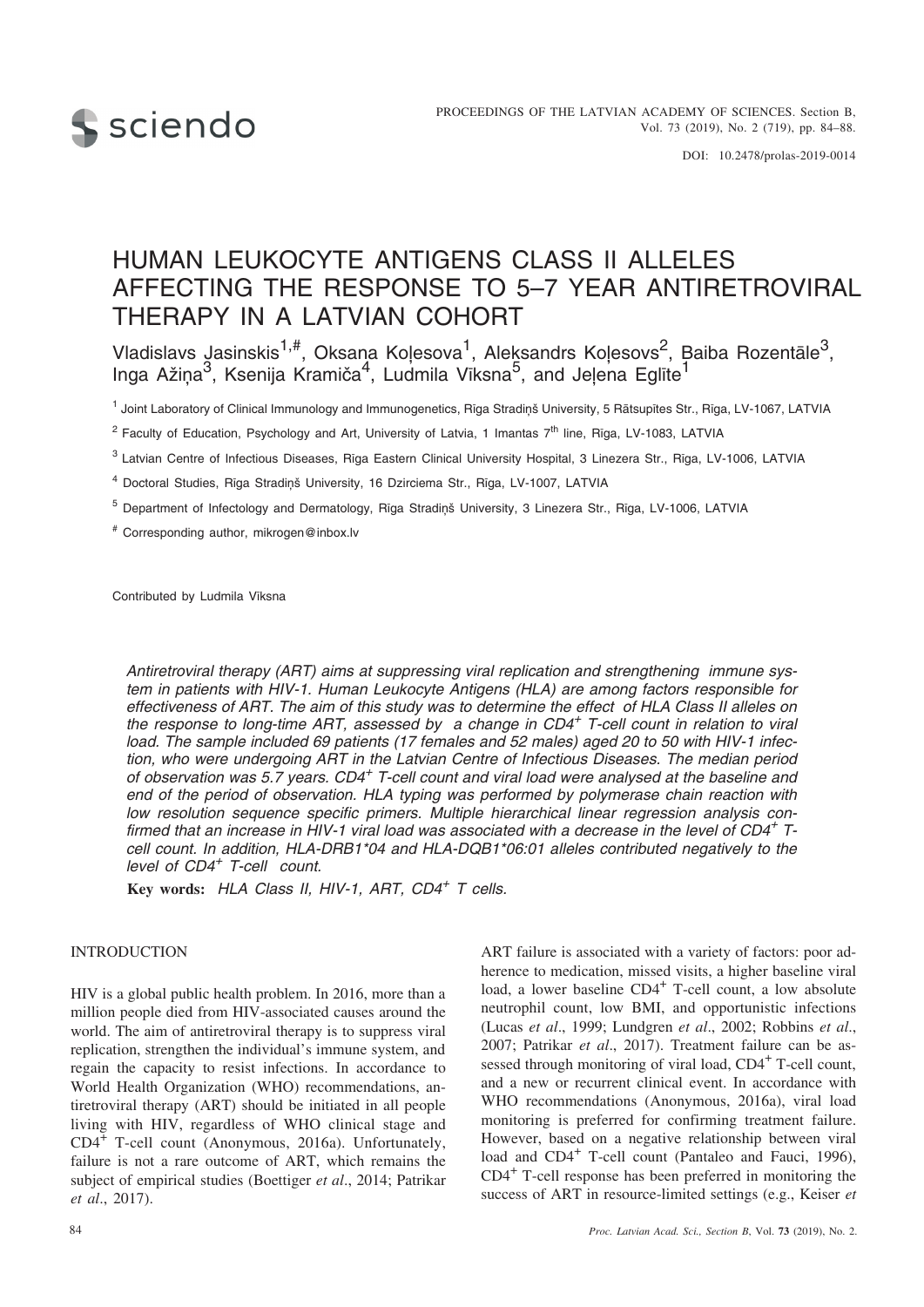*al*., 2009; Odafe *et al*., 2012; Montarroyos *et al*., 2014; Gezie *et al*., 2017).

Studies have also shown that a response to ART is related to allelic variants of different genes (Haas *et al*., 2005; Zhu *et al*., 2005). One of the groups of these genes is the Human Leukocyte Antigens (HLA), which are essential in the regulation of immune response. Previous studies demonstrated that HLA Class I and Class II alleles affect susceptibility to HIV infection and development time of AIDS (Saah *et al*., 1998; Keet *et al*., 1999), viral control in ART-naive patients (Jugl *et al*., 2011; Ranasinghe *et al*., 2013), and adverse reactions during ART (Mallal *et al*., 2002; Pavlos *et al*., 2012). In ART-naive patients, The HLA-DRB1\*03:01 allele (significantly) and HLA-DRB1\*04:04, 01:01, 15:01, and 08:01 alleles (with marginal significance) were shown to be associated with high viremia (Ranasinghe *et al*., 2013). At the same time, information about effect of HLA genes on ART effectiveness is limited. In early-treated patients, the HLA-DRB1\*13/HLA-DQB1\*06 haplotype had a protective effect on virological and immunological responses (Malhotra *et al*., 2001).

The goal of the present study was to determine the effect of HLA Class II alleles on response to long-term ART by estimating change in  $CD4^+$  T cells in relation to viral load. We expected that alleles associated with high viremia in ARTnaive patients can negatively affect the progress in ART (Ranasinghe *et al*., 2013), while protective alleles can positively affect ART (Malhotra *et al*., 2001).

# MATERIALS AND METHODS

The study was retrospective, approved by the Central Medical Ethics Committee, Rîga, Latvia. The sample included 69 patients (17 females and 52 males) aged 20 to 50 (mean age was  $32.68$ , SD = 8.38) with HIV-1 infection, who were undergoing ART in the Latvian Centre of Infectious Diseases (currently Latvian Centre of Infectious Diseases of Rîga Eastern Clinical University Hospital) in the period from 1998 till 2012. Inclusion criteria were: confirmed HIV-1 infection, received ART in accordance with recommendations, and monitoring of CD4<sup>+</sup> T-cell count and viral load. The diagnosis of HIV-1 infection was confirmed by detection of specific antibodies and HIV-1 antigen (ELISA) and specific antibodies to HIV-1, using the Immunoblot and Western blot methods.

The median period of observations in the study was 5.7 years (from 4 to 7 years). All patients received ART in accordance to national recommendations: two nucleoside reverse transcriptase inhibitors (NRTI) combined with one protease inhibitor (PI) or one non-nucleoside reverse transcriptase inhibitor (NNRTI).

Information about patient age, sex, treatment regiment, and compliance was collected from medical documentation. In addition, the documentation included data on viral load and  $CD4^+$  T-cell count at the beginning and end of the observation period. Both investigations were performed at the Latvian Centre of Infectious Diseases. Viral load testing was performed by the polymerase chain reaction. CD4<sup>+</sup> T-cell count was determined by flow cytometry.

The investigation of HLA class II genotype of each patient was performed in the Joint Laboratory of Clinical Immunology and Immunogenetics of Rīga Stradinš University. Peripheral blood samples (5 ml) were collected in EDTA containing tubes and stored at  $-20$  °C. The QIAamp® DNA Blood Kit (QIAGEN, Germany) was used for human DNA extraction according to manufacturer's instruction (Anonymous, 2016b). DNA amplification was performed by polymerase chain reaction (PCR) with low resolution sequence specific primers (DNA-Technology, Russia) according to manufacturer's instructions (Anonymous, 2018). Each kit contained an internal control for evaluation of PCR quality and positive control. HLA typing included identification of HLA-DRB1\* alleles (01 to 18), HLA-DQA1\* alleles (01:01, 01:02; 01:03; 01:04, 02:01; 03:01; 04:01, 05:01, 06:01), and HLA-DQB1\* alleles (02:01-02:02; 03:01-04; 04:01-04:02; 05:01-04; 05:02-03; 06:01; 06:02-08). Amplification was performed using a Real-Time PCR Thermal Cycler "DT-Lite" with four channels and 48 wells (DNA-Technology, Russia). The reaction mixture was subjected to 35 amplification cycles, each consisting of denaturation at 94 °C (60 s), followed by one cycle, annealing at 94 °C (20 s), 67 °C (2 s) followed by seven cycles and extension at 93 °C (5 s), 65 °C (4 s), with a final extension instep with 35 cycles.

The statistical analysis was performed using IBM SPSS Statistics for Windows, Version 22.0. Normality of distribution was assessed using the Shapiro–Wilk and Kolmogorov– Smirnov tests with Lilliefors significance correction. Significance of differences in values at two difference times was determined using the Wilcoxon test. The relationship between parameters was estimated using Pearson productmoment correlation coefficient. A multiple hierarchical linear regression analysis combined a standard regression for a change in CD4**<sup>+</sup>** T-cell count predicted by a change in the viral load and a statistical regression for the assessment of alleles as additional predictors.

#### RESULTS

A quantitative analysis of the alleles was performed. Table 1 summarises the observed allele frequencies.

Table 2 presents descriptive statistics for CD4**<sup>+</sup>** <sup>T</sup>**-**cell count, HIV-1 viral load, and viral load (log) at the start and end point of the observation. The Wilcoxon test revealed no significant difference between the two times in CD4**<sup>+</sup>** T**-**cell count and viral load.

A significant negative relationship was found between CD4<sup>+</sup> T-cell count and viral load viral load (  $(r = -0.41, p <$ 0.01,  $n = 67$ ).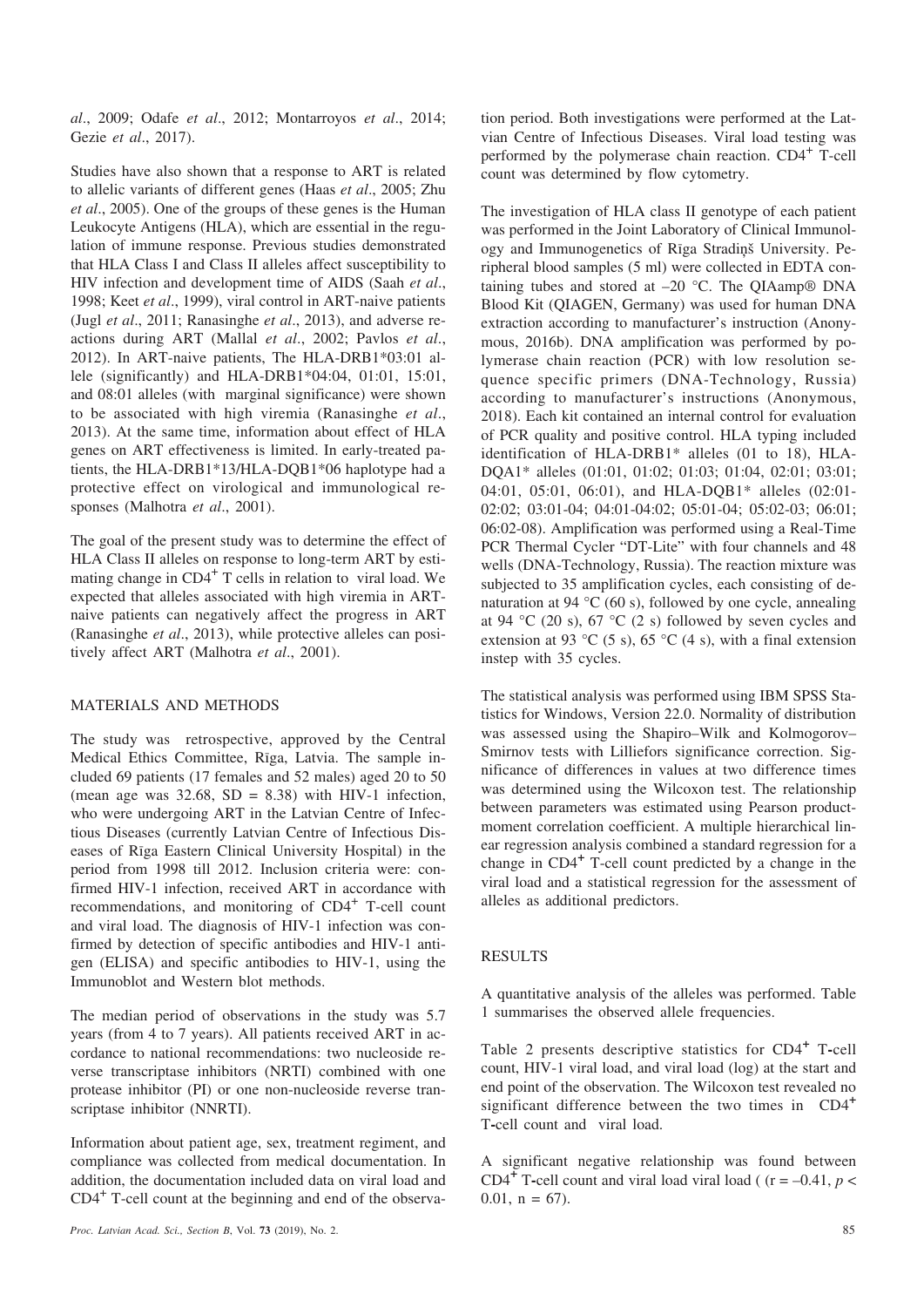DISTRIBUTION OF HLA CLASS II ALLELES IN PATIENTS WITH HIV-1 INFECTION  $(n = 69)$ 

| HLA-DRB1 |                                    | HLA-DOA1 |                                    | HLA-DOB1    |                                    |
|----------|------------------------------------|----------|------------------------------------|-------------|------------------------------------|
| alleles  | frequency<br>$(\%$ of<br>patients) | alleles  | frequency<br>$(\%$ of<br>patients) | alleles     | frequency<br>$(\%$ of<br>patients) |
| $*01$    | 26(37.7)                           | $*01:01$ | 17(24.6)                           | $*02:01-02$ | 20(29.0)                           |
| $*04$    | 7(10.1)                            | $*01:02$ | 22(31.9)                           | $*03:01$    | 30(43.5)                           |
| $*07$    | 12(17.4)                           | $*01:03$ | 11 (15.9)                          | $*03:02$    | 10(14.5)                           |
| $*08$    | 5(7.2)                             | $*01:04$ | 1(1.4)                             | $*03:03$    | 13 (18.8)                          |
| $*09$    | 3(4.3)                             | $*02:01$ | 17(24.6)                           | $*03:04$    | 1(1.4)                             |
| $*10$    | 2(2.9)                             | $*03:01$ | 22(31.9)                           | $*04:01-02$ | 3(4.3)                             |
| $*11/12$ | 28 (40.6)                          | $*04:01$ | 3(4.3)                             | $*05:01$    | 18 (26.1)                          |
| $*13/14$ | 16(23.2)                           | $*05:01$ | 39(56.5)                           | $*05:02$    | 7(10.1)                            |
| $*15/16$ | 23(33.3)                           |          |                                    | $*05:03$    | 1(1.4)                             |
| $*17/18$ | 12 (17.4)                          |          |                                    | $*06:01$    | 2(2.9)                             |
|          |                                    |          |                                    | $*06:02-08$ | 20(29.0)                           |

A multiple hierarchical linear regression was applied to determine predictors of a change in the CD4**<sup>+</sup>** <sup>T</sup>**-**cell count. The regression model combined a standard regression for log viral load at the first step and a statistical regression for HLA Class II alleles at the next steps. In addition, age, sex, and time length between first and second time points were controlled during the analysis. Table 3 shows the results at each step. The variance inflation factor (VIF) varied from 1.00 to 1.17 and indicated acceptable level of covariance among the predictors. The results confirmed increase of HIV-1 viral load as a significant predictor for an increase in for a decrease in CD4**<sup>+</sup>** <sup>T</sup>**-**cell count. In addition, HLA-DRB1\*04 and DQB1\*06:01 alleles demonstrated a negative contribution to the change of CD4**<sup>+</sup>** <sup>T</sup>**-**cell count. No allele contributed positively to CD4**<sup>+</sup>** <sup>T</sup>**-**cell count. It should be also noted that age, sex, and observed length of the interval between two measures (5 to 7 years) were not significant predictors.

Table 2

CD4<sup> $+$ </sup> T CELL COUNT AND HIV-1 VIRAL LOAD AT THE BEGINNING (T<sub>0</sub>) AND THE END (T<sub>1</sub>) OF THE STUDY (n = 69)

| Parameter                |                                       |                                       | Difference                             | Wilcoxon test |       |
|--------------------------|---------------------------------------|---------------------------------------|----------------------------------------|---------------|-------|
|                          | $M \pm SD$                            | $M \pm SD$                            | $M \pm SD$                             |               |       |
| $CD4^+$ , cells/ $\mu$ l | $468.90 \pm 268.27$                   | $420.28 \pm 290.03$                   | $-48.62 \pm 335.20$                    | $-1.47$       | 0.141 |
| VL, copies/ml            | $1.13 \cdot 10^5 \pm 2.89 \cdot 10^5$ | $0.91 \cdot 10^5 \pm 1.96 \cdot 10^5$ | $-0.22 \cdot 10^5 \pm 3.51 \cdot 10^5$ | $-0.18$       | 0.861 |
| lg(VL)                   | $3.80 \pm 1.19$                       | $3.67 \pm 1.28$                       | $-0.13 \pm 1.65$                       | $-0.48$       | 0.635 |

M, mean; SD, standard deviation; VL, HIV-1 viral load; lg, decimal logarithm.

Table 3

A MULTIPLE HIERARCHICAL LINEAR REGRESSION ON A CHANGE IN THE LEVEL OF CD4<sup>+</sup> T CELL COUNT

| Ā                    |
|----------------------|
|                      |
|                      |
| 0.13                 |
| 0.06                 |
| 0.00                 |
| $-0.36$ **           |
|                      |
|                      |
| 0.09                 |
| 0.06                 |
| 0.01                 |
| $-0.36$ ***          |
| $-0.34$ **           |
|                      |
|                      |
| 0.05                 |
| 0.08                 |
| $-0.01$              |
| $-0.41$ ***          |
| $-0.35***$           |
| $-0.25$ <sup>*</sup> |
|                      |

\*\*\*  $p < 0.001$ . \*\*  $p < 0.01$ . \*  $p < 0.05$ . lg(VL), decimal logarithm of the viral load.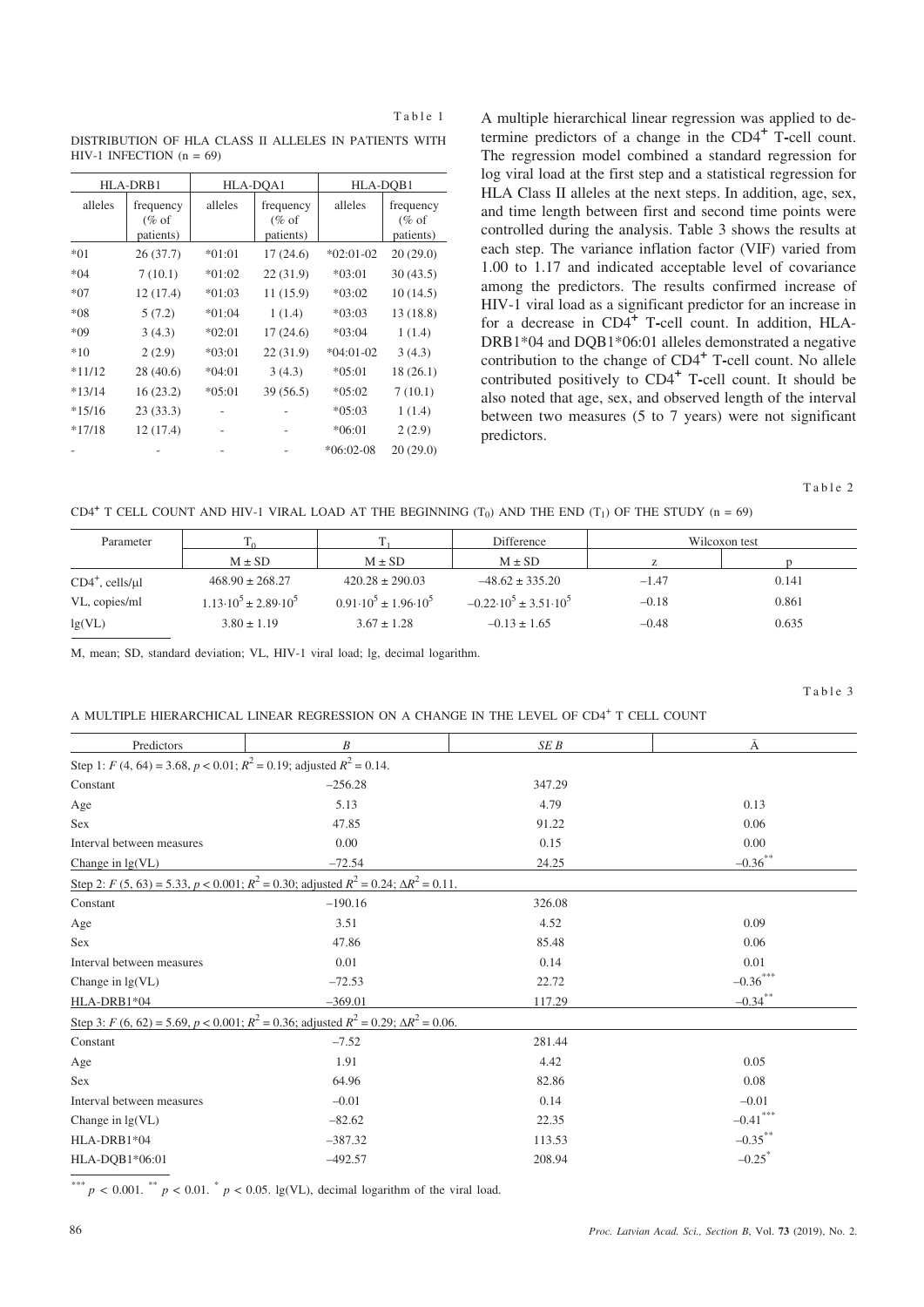The following analysis demonstrated that haplotypes associated with revealed alleles are rarely presented. HLA-DRB1\*04/HLA-DQA1\*01:04 and HLA-DRB1\*06/HLA-DQB1\*06:01 were presented once. The haplotype HLA-DQA1\*01:02/HLA-DQB106:01 was observed two times, and HLA-DRB1\*04/HLA-DQB1\*03:02 was identified three times. Adding them to the analysis demonstrated no significant change in the predicted model.

### DISCUSSION

In addition to the well-known association between CD4<sup>+</sup> T-cell count and HIV-1 viral load (Pantaleo and Fauci, 1996), the present study demonstrated effect of HLA Class II alleles on the observed change in  $CD4<sup>+</sup>$  T-cell count. Among the alleles under investigation, HLA-DRB1\*04 and HLA-DQB1\*06:01 demonstrated statistically significant association with decreasing CD4<sup>+</sup> T-cell count over the ART period of 5 to 7 years. Taking into account that  $CD4^+$  T-cell count is one of the key indicators of the HIV disease progression (Mellors *et al*., 1997; Langford *et al*., 2007), we conclude that these alleles had a negative impact on ART in the present cohort.

The observed negative impact of the HLA-DRB1\*04 genotype on the course of HIV-1 infection during ART is in accordance with previous studies (Saah *et al*., 1998; Ranasinghe *et al*., 2013), which showed that the HLA-DRB1\*04 genotype was a HLA marker with adverse effect in HIV-1 patients.

The present study showed also negative effect of the HLA-DQB1\*06:01 allele on the HIV-1 course during long-term ART. This is in contrast with a study (Malhotra *et al*., 2001) that demonstrated a protective effect of HLA-DQB1\*06:01 allele within the HLA-DRB1\*13/HLA-DQB1\*06 haplotype. Patients who inherited this haplotype had a greater likelihood of effectively controlling HIV-1 replication during 18 month-long ART (Malhotra *et al*., 2001). A possible explanation of this effect can be associated with the time interval of therapy and the cohort involved in our study.

It should be noted that the role of HLA Class II alleles in therapy was investigated for different pathologies. In patients with multiple sclerosis receiving long-term interferon beta therapy, 04:01 and 04:08 alleles of HLA-DRB1\*04 allelic group were associated with the production of antibodies against interferon beta therapy leading to a less effective interferon beta treatment (Buck *et al*., 2011). In addition, the HLA-DRB1\*04 allelic group had a role in predisposition to the most severe form of rheumatoid arthritis (Zanelli *et al*., 2002; Balandraud *et al*., 2013) and more rapid disease progression (Kapitjny *et al.*, 2008). HLA-DRB1\*04 alleles, particularly homozygosity for HLA-DRB1\*04, were univariate predictors of radiographic progression (Goronzy *et al*., 2004). Therefore, the HLA-DRB1\*04 allelic group is a risk marker for a variety of pathologies. This conclusion indicates the direction for the further study on multiple immunological effects of this allelic group in therapy, including the level of  $CD4^+$  T-cell change.

It should be noted that the present study had some limitations. The number of patients under observation was relatively low, which was due to socioeconomic difficulties limiting inclusion and following patients during the study. However, it allowed and provide an initial statistical assessment. Taking into account the broad temporal interval of observations in this study, a more coherent sample should be preferred for the further investigation of long-time ART. A stronger control of virological, immunological, and clinical markers of treatment failure is needed for a more detailed description of change dynamics.

It can be concluded that, as host genetic factors, HLA Class II alleles can affect long-time ART and disease progression. Our study demonstrated that HLA-DRB1\*04 and HLA-DQB1\*06:01 alleles are risk markers in the Latvian cohort of HIV-1 patients undergoing long-time ART. Information regarding patient's HLA Class II genotype might be helpful to guide ART in patients with HIV-1 infection.

#### **REFERENCES**

- Anonymous (2016a). Consolidated guidelines on the use of antiretroviral drugs for treating and preventing HIV infection: Recommendations for a public health approach. 2<sup>nd</sup> edn. World Health Organization, Geneva. Available from: http://apps.who.int/iris/bitstream/handle/10665/208825/ 9789241549684\_eng.pdf?sequence=1 (accessed 14 September 2018).
- Anonymous (2016b). *QIAamp DNA Mini and Blood Mini Handbook*. QIAGEN. Sample  $\&$  Assay Technologies,  $5<sup>th</sup>$  edn. Available from: https://www.qiagen.com/jp/resources/download.aspx?id= 62a200d6-faf4- 469b-b50f-2b59cf738962&lang=e (accessed 12 April 2018).
- Anonymous (2018). HLA-DRB1, DQ1, DQB1 REAL-TIME PCR Genotyping Kits. DNA-Technology. Available from: http://www.dna-technology.ru/eng/dnaproducts/reagents/ (accessed 12 April 2018).
- Balandraud, N., Picard, C., Reviron, D., Landais, C., Toussirot, E., Lambert, N., Telle, E., Charpin, C., Wendling, D., Pardoux, E., Auger, I., Roudier, J. (2013). HLA-DRB1 Genotypes and the Risk of Developing Anti Citrullinated Protein Antibody (ACPA) Positive Rheumatoid Arthritis. *PLoS ONE*, **8** (5), e64108.
- Boettiger, D.C., Kerr, S., Ditangco, R., Merati, T. P., Pham, T. T. T., Chaiwarith, R., Kiertiburanaku, S., Li, C. K. P., Kumarasamy, N., Vonthanak, S., Lee C., Kinh, N. V., Pujari, S., Wong, W. W., Kamarulzaman, A., Zhang, F., Yunihastuti, E., Choi, J. Y., Oka, S., Ng, O. T., Kantipong P., Mustafa, M., Ratanasuwan, W., Sohn, A., Law, M. (2014). Trends in first-line antiretroviral therapy in Asia: results from the TREAT Asia HIV observational database. *PLoS ONE*, **9** (9), e106525.
- Buck, D., Cepok, S., Hoffmann, S., Grummel, V., Jochim, A., Berthele, A., Hartung, H.-P., Wassmuth, R., Hemmer, B. (2011). Influence of the HLA-DRB1 genotype on antibody development to Interferon Beta in multiple sclerosis. *Arch. Neurol.*, **68** (4), 480–487.
- Gezie, L. D., Gelaye, K. A., Worku, A. G., Ayele, T. A., Teshome, D. F. (2017). Time to immunologic recovery and determinant factors among adults who initiated ART in Felege Hiwot Referral Hospital, northwest Ethiopia. *BMC Res Notes*, **10**, 277.
- Goronzy, J. J., Matteson, E. L., Fulbright, J. W., Kenneth J. Warrington, K. J., Chang-Miller, A., Hunder, G. G., Mason, T. G., Nelson, A. M., Valente, R. M., Crowson, C. S., Erlich, H. A., Reynolds, R. L., Swee, R. G., O'Fallon, W. M., Weyan, C. M. (2004). Prognostic markers of radiographic progression in early rheumatoid arthritis. *Arthritis Rheum.*, **50** (1), 43–54.